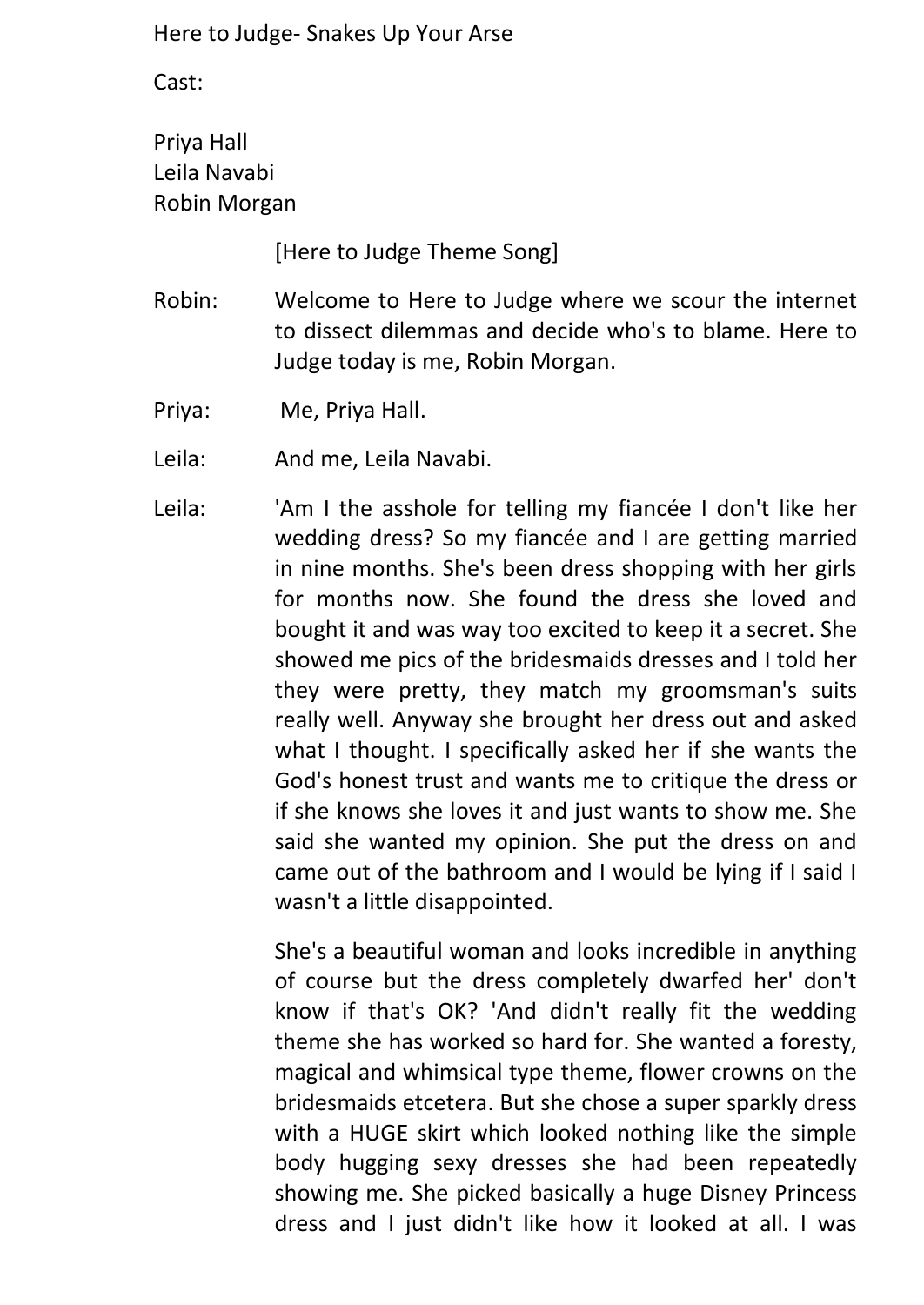honest with her and I told her I didn't like it and I was surprised she picked it because it just doesn't seem to match her. And I just thought it was too much poof and sparkle' [laughs] cool. How many slurs can they get in this one? Right.

- Priya: That's exactly what I was thinking.
- Leila: Yeah. 'She got really quiet and stormed back upstairs and then stormed out of the house and went to her mum's. Texted me saying she couldn't believe I would say I didn't like it and what a dickhead I am and has blocked my number. This is our first major fight and I'm just so annoyed because I asked if she wanted a real opinion and she said, yes. Am I the asshole for telling her I don't like the dress?'
- Priya: The fact that anyone would be like, no I feel like I'm in the right here, let's go to Reddit.
- Robin: Yeah [laughs].
- Leila: I mean. Look, you'd just be diplomatic, why do you care?
- Priya: If someone's been looking for nine months as well, you know that your loved one has been looking for a dress for nine months and is finally happy with one.
- Robin: I think what he's doing though, if he's been shown all of these pictures of basically like models wearing tight sexy dresses and he's like, but I've been looking at models for nine months. Like he's just sort of like.
- Leila: Oh! That's horrible!
- Robin: Totally but I think that's him being a total douchebag from that angle. But yet surely like 'Do you want my honest opinion?' 'Yes' 'I love it, it's great, it's perfect, you're beautiful, we're going to live happily ever after'.
- Leila: Yeah.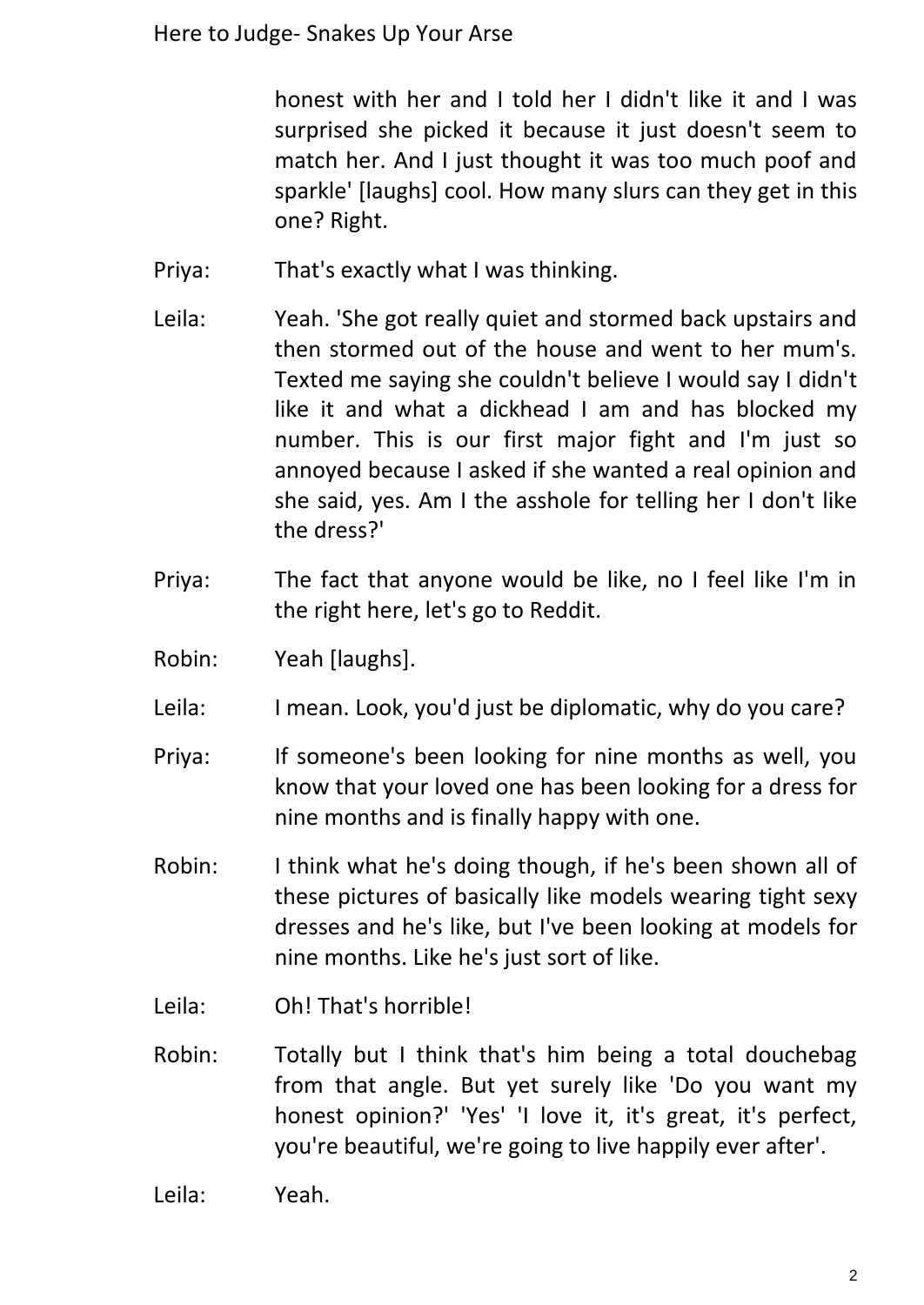Robin: 'You're going to wear it for seven hours'.

Priya: Yeah. the minute he goes 'Do you want the God's honest truth?' she should have been like 'I want to leave you'.

Robin: [Laughs] yeah.

Priya: And immediately walked out of the house.

Robin: I'll tell you the god's honest truth, it's over.

Priya: [Laughs]

- Leila: The way he was like 'A BIG skirt' like he's never seen a wedding dress in his life. Like does he want her to wear lingerie down the aisle?
- Priya: Sounds like it.
- Robin: Yeah I think that's what he thinks. He's been on Ann Summers wedding nights.
- Leila: Why does he care? Like surely to god you just want your bride to have a good time. That is literally, that should be the only thing you care about really on your wedding day, that everyone is having a nice time.
- Robin: That you're both comfortable and happy. That's pretty much it isn't it?

Leila: Yeah.

Priya: And also again, she's been looking for this dress for nine months, so the fact that she's so excited to show it to him shows that she feels amazing in it and him being like 'You look like shit' is a bit much. In my opinion.

Leila: Yeah.

- Robin: Yeah it's not magical enough! I wanted to be spellbound.
- Priya: It doesn't fit the theme! And the theme is my delusions.
- Robin: Yeah.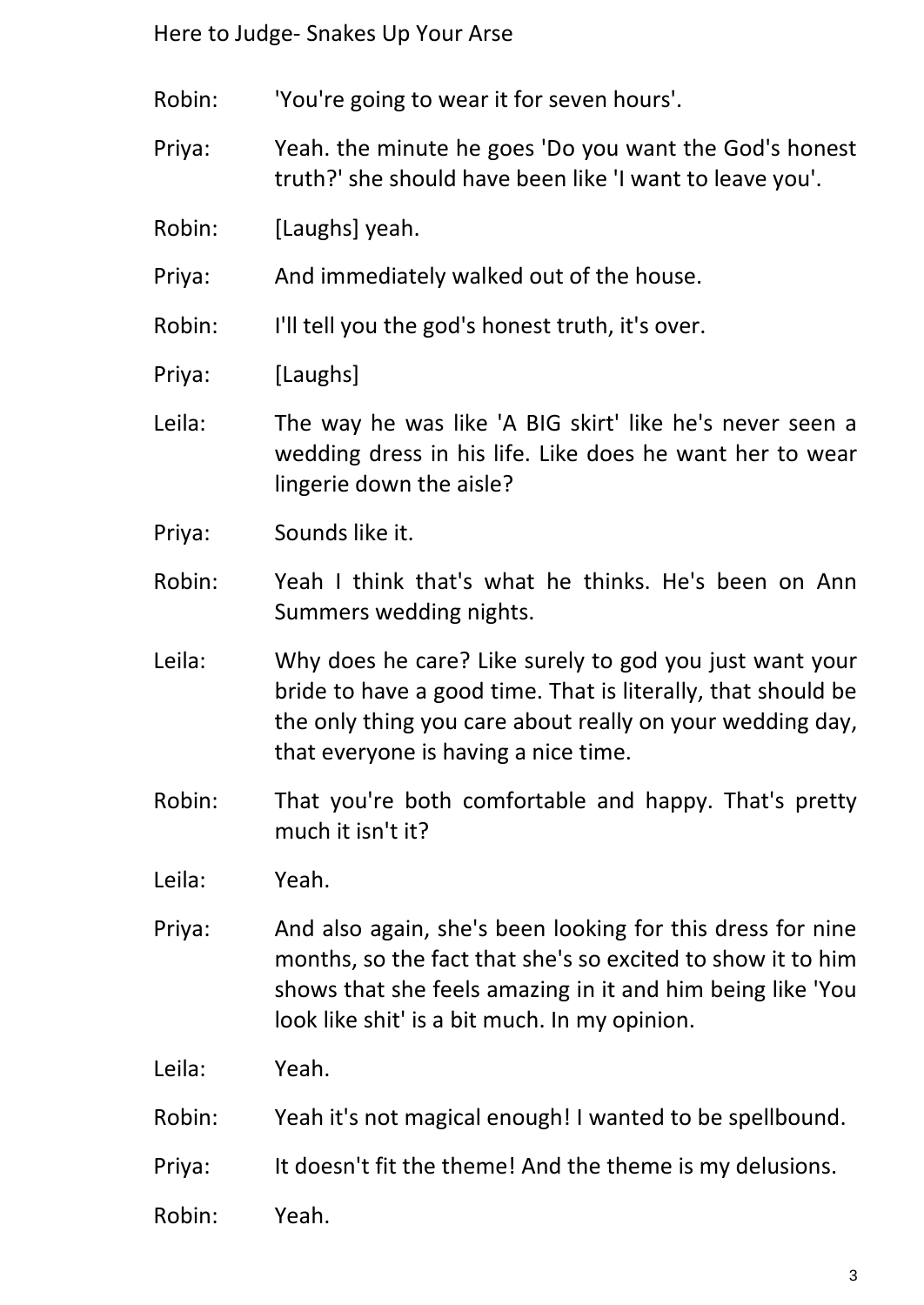Leila: [Laughs] The theme is my delusions.

Robin: Yeah.

Leila: You're married Robin so tell us, how was that experience? How did your wife? Go back to her dress?

- Robin: I thought you were suggesting that I was the person in the story. How was this for you? Because we know it's you.
- Leila: Yeah.
- Priya: Or just how was the experience? Meaning, how is your marriage?
- Robin: There's only one married man in the world. Yeah so I didn't see the dress before the wedding, before I saw her walk down the aisle. She looked beautiful.
- Leila: Aww.
- Robin: And then I didn't really focus on it again?
- Leila: [Laughs] Yeah the rest of the time you're too busy like wondering if you're going to get a canapé. I feel like at your own wedding you'll probably miss out on all the food.
- Robin: Yeah I was very stressed and then I couldn't eat the food because I was too nervous about doing my speech. And then once I smashed the speech, and I did smash the speech.
- Leila: Did you? Tight 7.
- Robin: Yeah but I made people cry and my best man didn't enjoy how well I did because he had to follow with what is considered the funny speech and I, not arrogantly, smashed it. I absolutely smashed it. I opened with the line 'Give me a cheer if you've been to my wedding before'.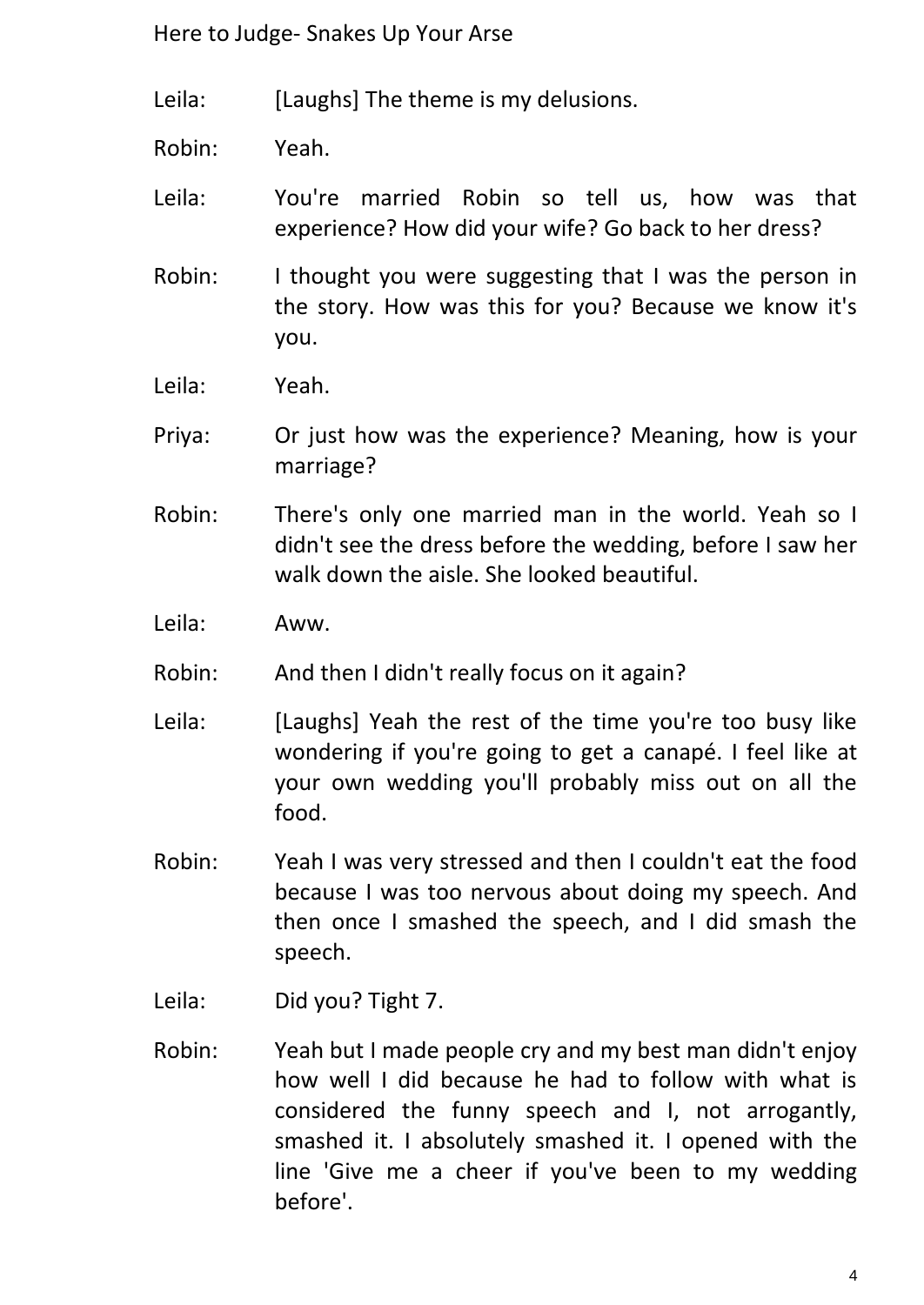- Priya: [Laughs] Great.
- Robin: Pretty good. Pretty strong.
- Leila: That's very good. Oh god how are we ever going to follow that up? Yeah. Priya do you care about your wedding dress for the future if you want a wedding? Or are you not fussed?
- Priya: I don't intend to have a wedding. I wouldn't care about a wedding dress.
- Leila: Oh yeah we've said about this before.
- Priya: It feels like an effort.
- Robin: Do you intend to get a wedding dress?
- Priya: Yeah just to hang around him. I'm going to get you know those suspiciously cheap ones on ASOS? That are like 30 quid for a wedding dress and you're mm-mm?
- Leila: I'm sorry did you just say AssOS?
- Priya: AssOS.
- Leila: It's AceOS.
- Priya: AssOS, AceOS.
- Leila: I love that you call it AssOS. Anyway continue.
- Priya: Yeah I'm just going to buy all of them and then wear them on rotation and never wear anything else. Does that sound cool? God's honest opinion.
- Leila: God's honest opinion [laughs].
- Robin: It fits in with your haunted Victorian child persona. And now you're like haunted bride.
- Priya: Miss Havisham. My boyfriend coming into the room and being like 'Please no!'.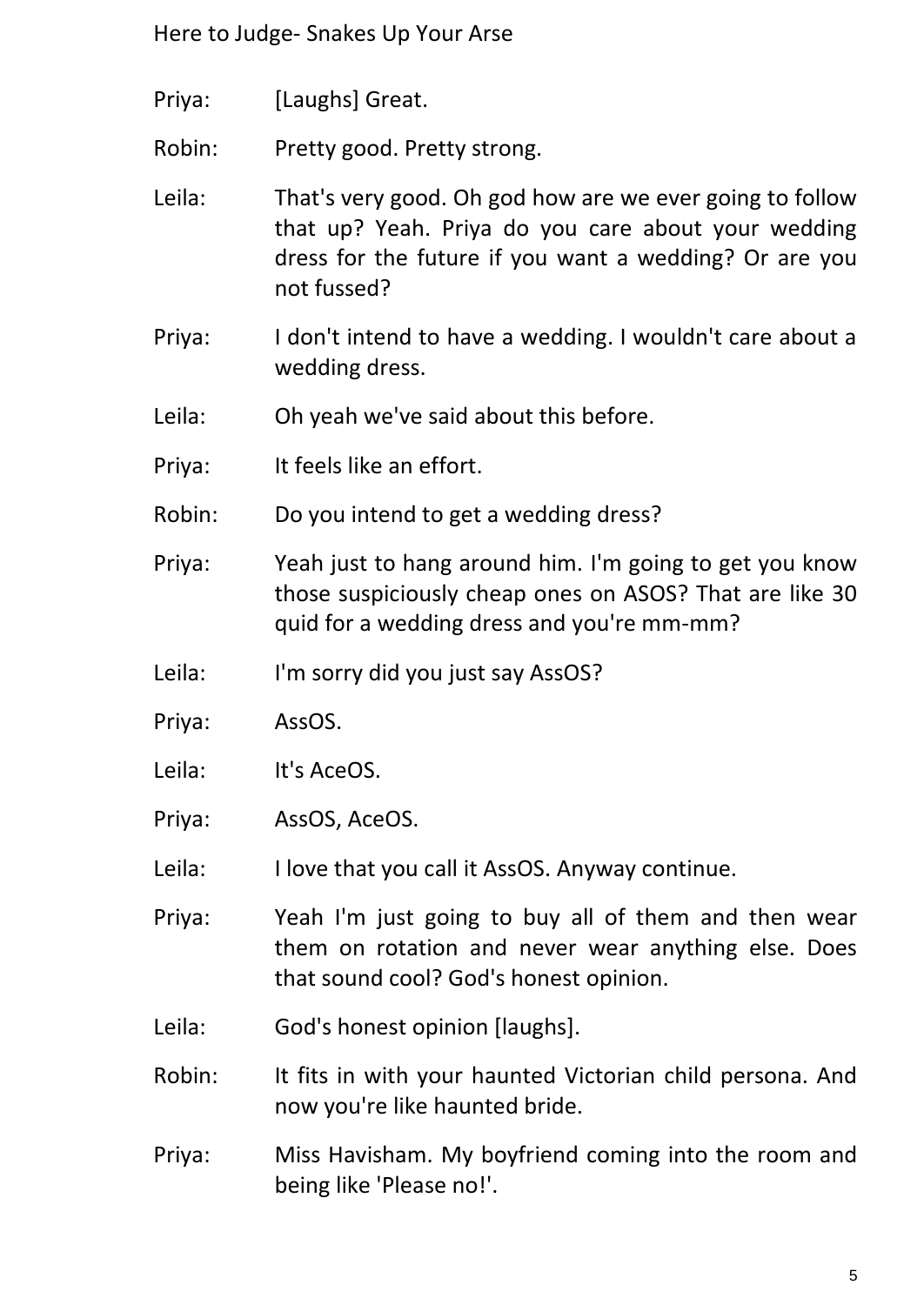- Robin: You said you didn't want to get married. I don't. I don't.
- Priya: But that doesn't mean I don't want to haunt your dreams.
- Robin: [Laughs] Let's flip reverse it, if the OP had bought a suit that he's really proud of for nine months and then he asked his partner 'Do you like it?' and she said 'No' is that the same level of awfulness or is it because there's a thing about wedding dresses isn't there? Like it's bigger than the suit.
- Priya: I feel like it would be the same level of assholery. I feel like anyone who is mean to their partner about what they wear is the asshole.
- Leila: Yeah.

Robin: On their wedding day [laughs].

- Priya: Yeah, yeah, yeah on their wedding day. Or on any other day, I'll say it.
- Robin: Sure yeah.
- Leila: OK verdict?
- Robin: We're all saying he's an asshole right?
- Leila: Asshole.
- Priya: Oh a massive one yeah. Knows he is.
- Leila: These people never fail to amaze me [laughs].

[Here to Judge- Interim Music]

[Promotion for Welcome To Spooktown- New Episodes Every Monday!]

[Here to Judge- Interim Music]

Priya: 'Am I the asshole for bringing my poop gloves when I moved in with my girlfriend and wanting to keep them?'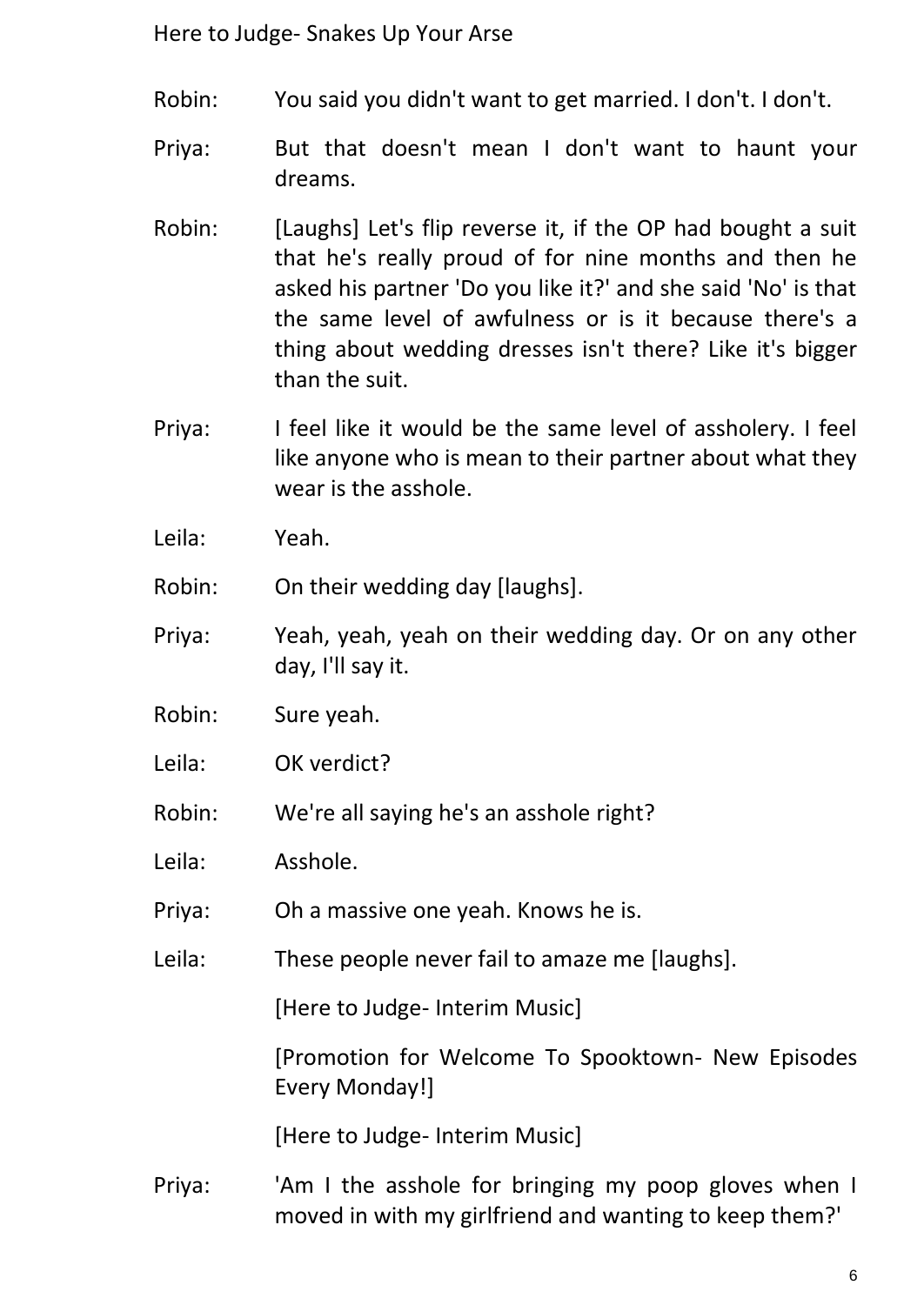Robin: Ohhh what?

Priya: 'Hi everyone this is so dumb and weird so apologies in advance. I've been with my girlfriend for just over a year now. Let's call her Sophie because this is kind of weird and she won't want me using her real name. She's amazing and we're very happy and we just moved in together. We've been living in a flat for just over a week now. Living together has been fun but we're learning a lot about each other let's just say?' It's got a question mark.

Leila: [Laughs]

- Priya: 'Anyway today she came out of the bathroom and said 'Hey what's with the marigolds in the bathroom? They're always there, are they yours?' So without thinking I said 'Yeah don't touch them they're my poop gloves'.
- Leila: Mm.
- Priya: 'She said 'Your fucking what?!'
- Robin: [Laughs]
- Priya: 'Some context, these are a pair of yellow cleaning gloves (the type you'd wash your dishes with) that I keep on a higher shelf in the bathroom, she can't even reach it. I've had them and other pairs for a lot of my life. I put them on every time I go to the toilet. She was really horrified when I explained what they are. My hands get really dry and I have eczema so it's not good for me to be washing them all the time. When I was younger they would crack and bleed after washing them so my mum bought me some gloves and told me to wear them when I wee/poo and take them off before I leave. I called them my Poop Gloves and the name stuck'. Poop Gloves is capitalised.
- Robin: [Laughs] And trademarked.
- Priya: 'Sophie is disgusted that I don't wash my hands, she doesn't want them in the house but it's something that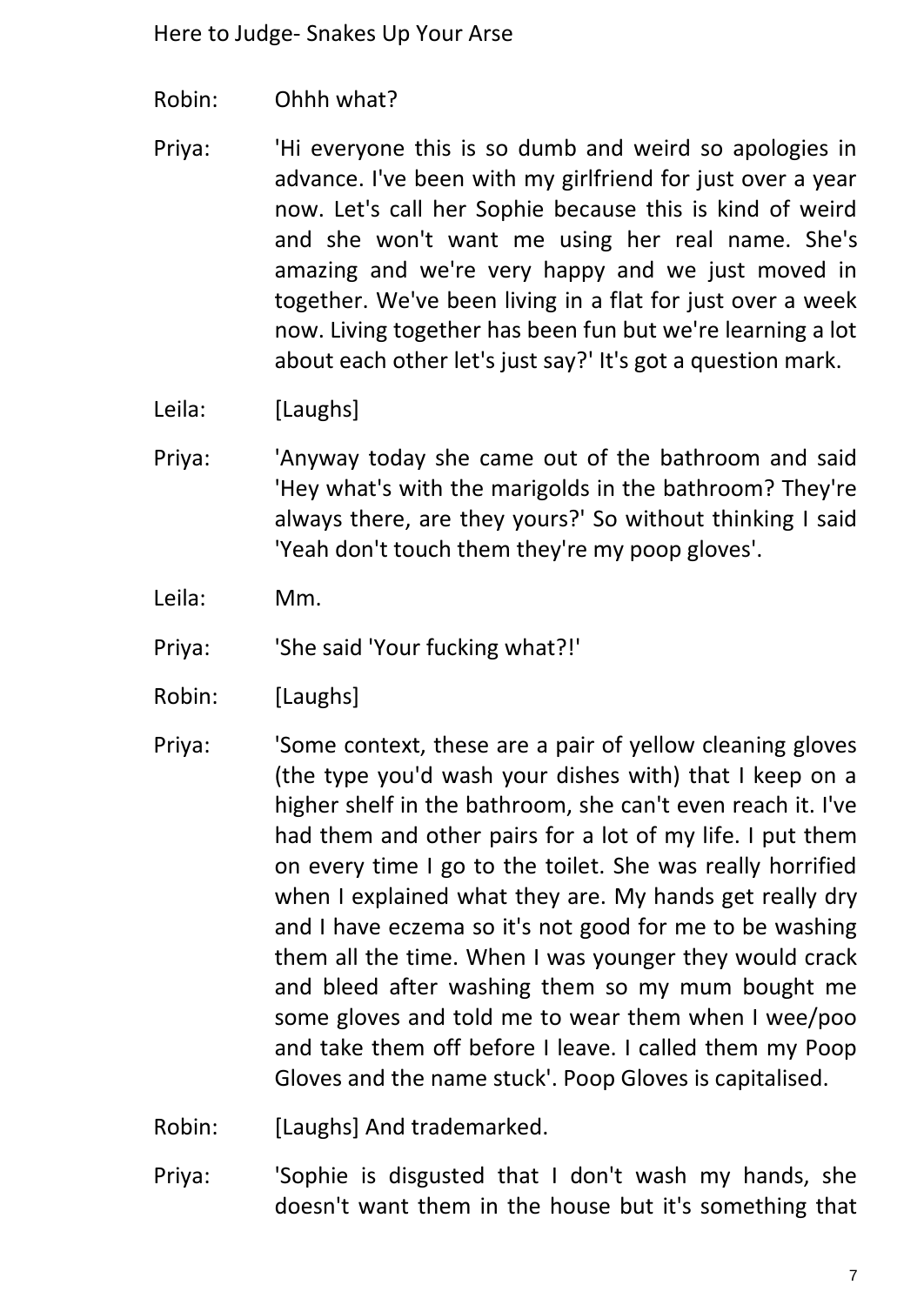I've always done and I can't really be asked for getting the eczema back again. I think she's being unreasonable'. And then it just ends abruptly. I assume, am I the asshole?

- Robin: It is hard to type when you've got Poop Gloves on.
- Leila: As the international ambassador for eczema.
- Robin: Mm-hmm the IAE.
- Leila: Yeah, yeah, yeah, yeah, yeah. This is not OK by any stretch of the imagination, you still have to wash your hands. I don't care if they bleed and fall off.
- Priya: Also I don't think he's washing the gloves.
- Leila: No!
- Robin: Yeah that should be like a disposable glove situation if that's the case. If he's going to go for the Poop Glove.
- Priya: I still think wash your hand as well. Particles.
- Robin: Oh god yeah!
- Leila: Aww it's so grim!
- Robin: My son suffers from eczema a little bit and I get dry hands when it gets cold. But I think that putting them into rubber and latex would fuck it up right?
- Priya: Mm.
- Leila: I have bad eczema, like pretty bad, my hands are always like cracked. I would imagine that we have quite similar levels of eczema and I've had it much worse to the point where I've been like hospitalised, like I've had it really bad as a kid. Me and my girlfriend have a rule, I don't wash the dishes, we haven't got a dishwasher, I don't wash the dishes, she does that and I do other things. If there's something like that that I can avoid, fine. But wash your hands! And also you can get special soaps that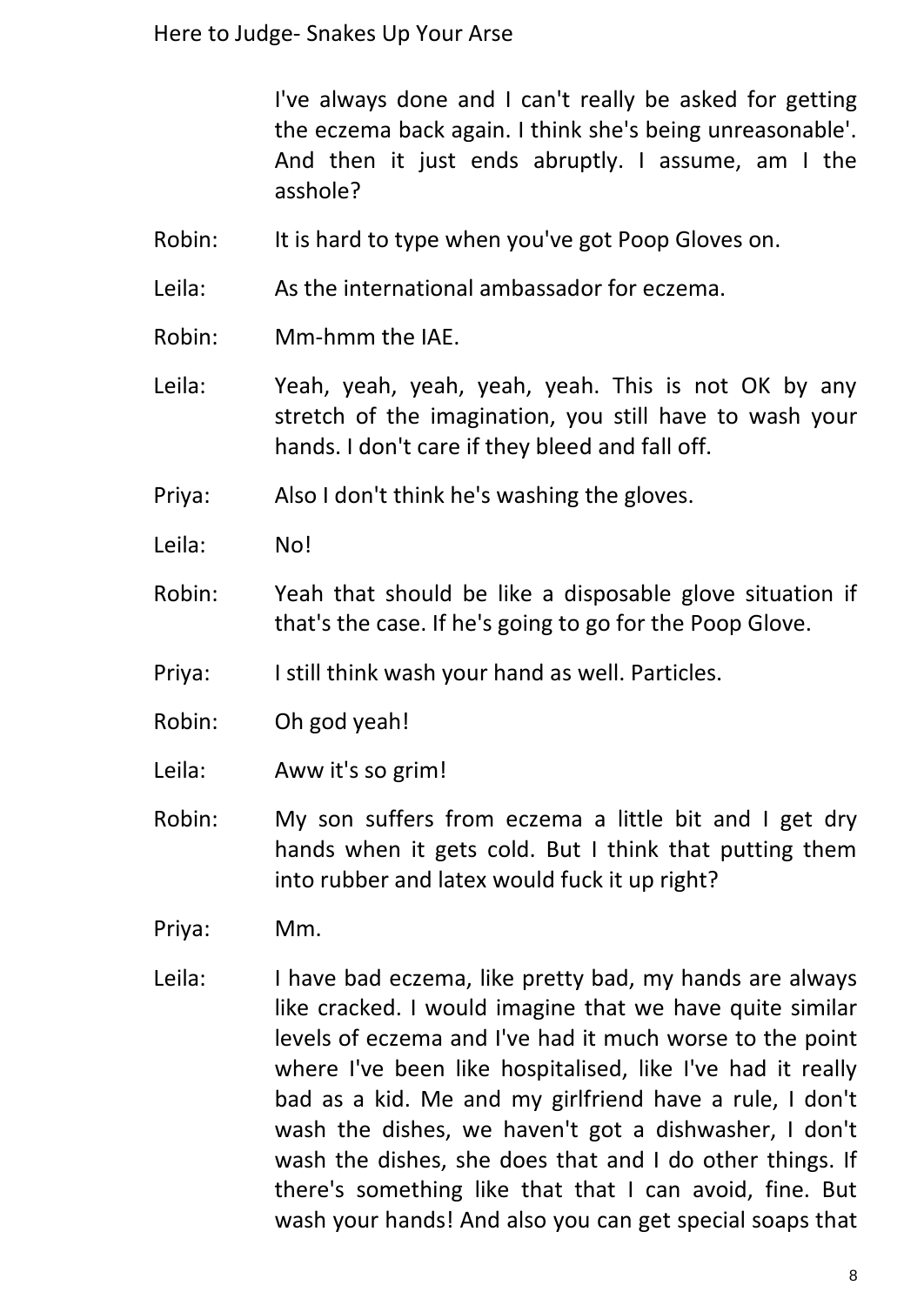are like super sensitive and whatever else. Just this is so disturbing to me, especially in an age of Covid-19. This has really upset me this one [laughs].

- Priya: There's an edit. OK so the edit is 'As so many people have asked, yes I wash the gloves when I'm wearing them, as you would with your actual hands. I do it with soap after a shit, but I won't like and say I always use soap after a wee. Always giving them a rinse at least though'.
- Robin: Those gloves are going to be absolutely disgusting.
- Priya: Yeah.
- Leila: I'm going to make the assumption this man is a cisgender man just for the sake of this argument that I'm going to make which is, if you are a cisgender bloke, having a pee involves you touching your penis.
- Priya: Mm-hmm.
- Leila: Like literally touching your genitalia and so surely that is even more of a reason why you would wash your hands. No? Am I wrong?
- Priya: Yeah.
- Robin: I feel very attacked. No of course, of course.
- Leila: [Laughs]
- Robin: I feel like there's a war on men right now and I am sick of it to be honest. No I think you're spot on, I think yes you should wash your hands after touching your genitals or going to the toilet. I think that's probably an idea. I mean the guy's mum, I feel like she's to blame here.
- Priya: Oh yeah.
- Robin: For introducing Poop Gloves, trademark.
- Priya: Like he doesn't know any better. And the way he's just taking it for granted that his girlfriend would be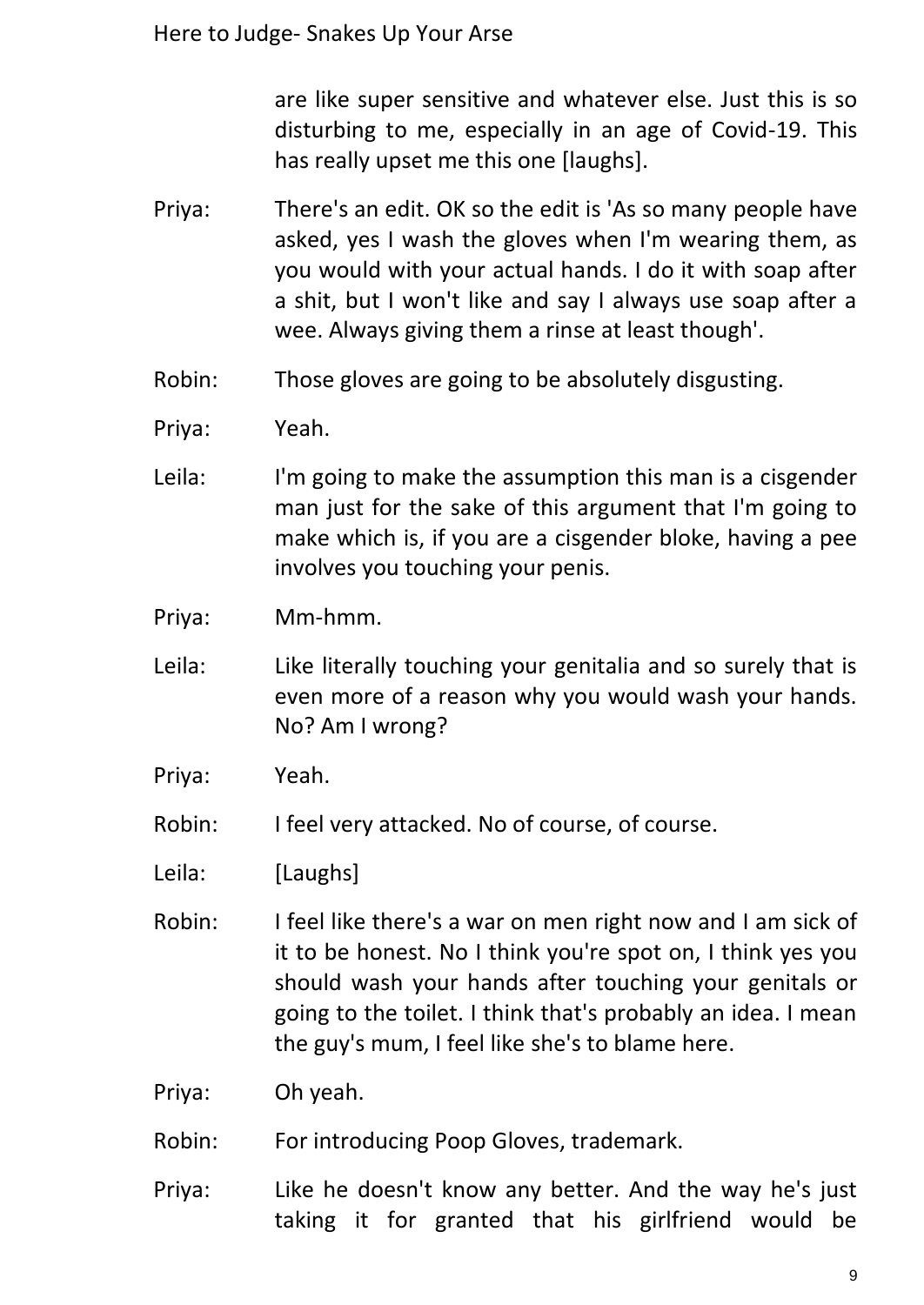completely fine with this, shows that yeah he's very much been told 'This is normal. People do this'. No. It's so unhygienic as well so I imagine if you've already got like open wounds?

- Leila: Yeah.
- Priya: Putting your hand in something that's not been cleaned properly over and over and over in a situation where it's not clean, you're going to get infections, it's so unhygienic I just can't. Blah.
- Robin: This would be a deal breaker I think in a relationship. Even the love of your life, if you thought, this is my soul mate you would kind of have to go 'It's the Poop Gloves or me'.
- Priya: Yeah.
- Robin: Which is a good sentence to say in a relationship anyway.
- Priya: Imagine in the future they have kids together and then they have to buy tiny baby Poop Gloves.
- Robin: Oh no I think their nans would knit them Poop Gloves.
- Leila: Oh my god like little Easter hens or whatever yeah.
- Priya: That suggests that they'd be wool which in terms of hygiene would be so much worse.
- Robin: Little booties. Pooties! They're called Pooties!
- Leila: Pooties [laughs].
- Robin: Get me on Dragon's Den man.
- Priya: It's the worst thing I've ever heard.
- Leila: God, I'm a little bit torn on this. I think gloves are the worst idea but she needs to provide a solution whether that solution is, I've bought you these eczema friendly soaps so try these. Or whatever else.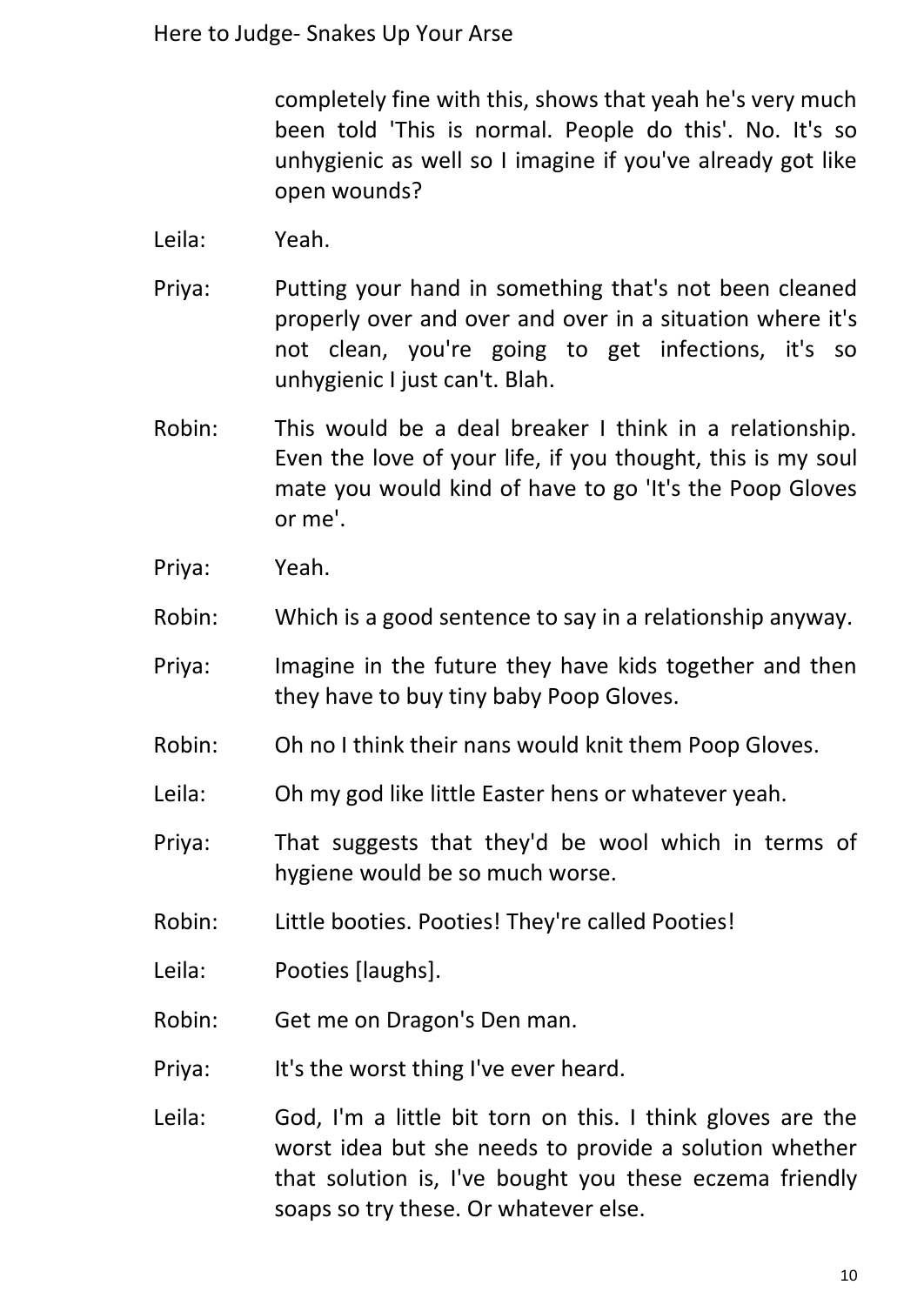- Priya: Yeah what I will say is I do kind of understand where he's coming from if this is the first time he's ever lived with anyone else and he thinks Poop Gloves are completely normal. I can understand why he'd be like 'That's unreasonable, I have a problem, I've got a solution, what's the problem?'
- Robin: Yeah.
- Priya: So I can understand why he's a bit like 'This is weird, like why is she being so weird about this? It's just a little thing'. But from her point of view I can definitely understand why she's not happy with this.
- Robin: Yeah that's so true like he genuinely thought it was normal and was probably preparing to get his and hers Poop Gloves...
- Leila: Uh no!
- Robin: ...for their anniversary and stuff. And like hang it up on a little hook in the bathroom.
- Leila: Ugh.
- Robin: Get their initials on it.
- Priya: It's like the poop knife story, have you guys read that on Reddit?
- Robin: What was the poop knife story?
- Priya: The poop knife was this huge thing on Reddit, and I think he made a comment on something that wasn't their own post or maybe it was their own post.
- Leila: Go on, what is it? What is a poop knife?
- Priya: [Laughs] His family had massive shits. So what the family did in order to save on the plumbing is they would have a knife in the bathroom hung up on the wall.
- Robin: No! No! [Laughs]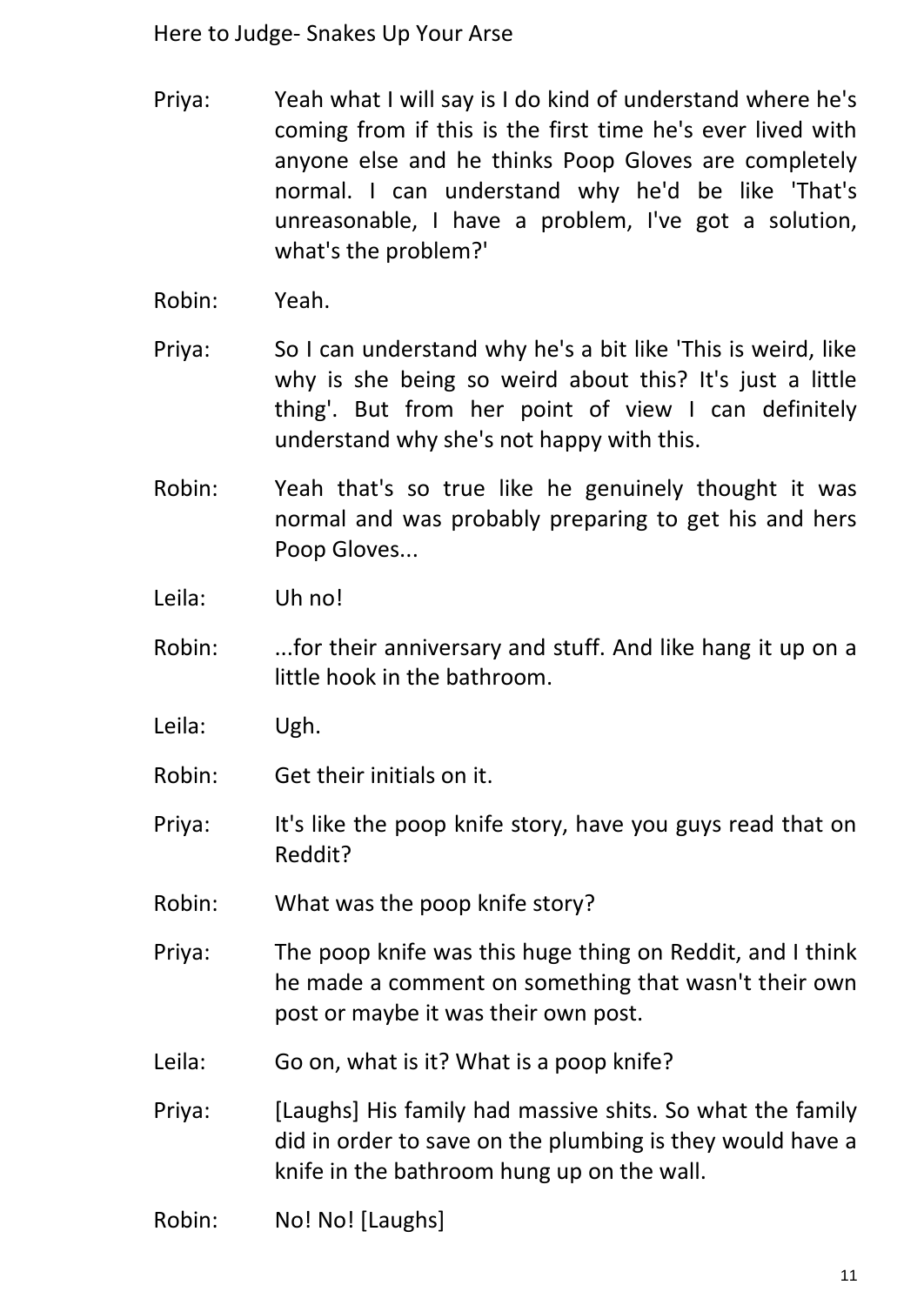- Priya: Chop the situation up before flushing. So this guy had gone to his friend's house, had a situation so called out to his friend being like 'Oh pass me a poop knife'. And his friend was like 'What the fuck?!' Yeah he has a family poop knife.
- Robin: Oh my god that's amazing.
- Priya: It's rank.
- Robin: That's incredible.
- Leila: That's so awful.
- Priya: He described that it was like hung up on the wall as well. And it's like a full blown like sharp kitchen knife.
- Leila: Like a machete.
- Robin: [Laughs] Yeah it's like a bread knife.
- Leila: [Laughs]
- Robin: A pizza cutter.
- Priya: [Laughs] Oh god.
- Robin: [Laughs] You go lengthwise to get it properly.
- Priya: Or like a whisk.
- Robin: [Laughs] So what are we thinking Poop Gloves? Unreasonable?
- Priya: I don't know if he's an asshole.
- Leila: I don't think he's an asshole.
- Robin: Did he ask what the question was? What was it unreasonable? He cuts out...
- Priya: It's am I the asshole for bringing Poop Gloves when I moved in?
- Leila: You're not an asshole.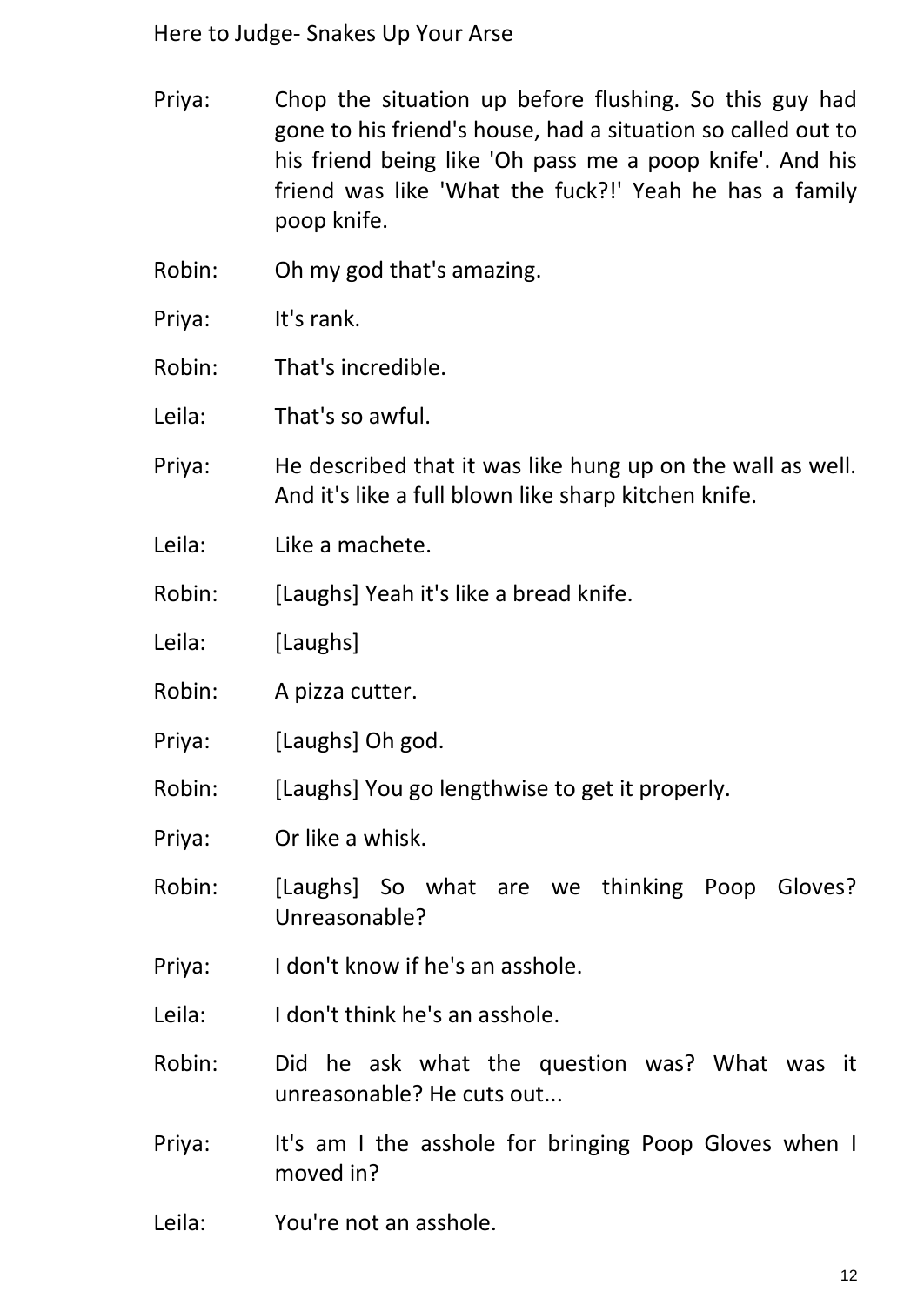- Priya: I don't think he's an asshole.
- Robin: You're just sort of incredibly naive.
- Priya: Yeah. He needs to go to the doctor.
- Leila: Yeah he does, he needs to get some derma soap or whatever it's called.
- Robin: Or brand the Poop Gloves, own that. Own that shit and brand them and sell them.
- Leila: Yeah.
- Robin: Normalise Poop Gloves is what I'm trying to say.
- Priya: I'd rather die than allow Poop Gloves to be normalised.
- Robin: Poop knives then, normalise poop knives.
- Priya: [Hurling sound]

[Here to Judge- Interim Music]

[Promotion for I Wish I Was An Only Child- New Episodes Every Wednesday]

[Here to Judge- Interim Music]

Priya: 'Am I the asshole if I sold my friend's snake after he ended up sentenced to prison for a long time? My friend was on bail for a while, he pretty much knew he was going to prison from what he told me personally. He left me his snake to take care of. He left me a lot of cash for the snake to feed him and whatever but after about five years, I really didn't have the space anymore. I ended up selling it on Craig's List after letting him know I'd be doing that. Am I the asshole for doing that since I couldn't really keep it anymore? My friend stopped writing back'.

Robin: Five years?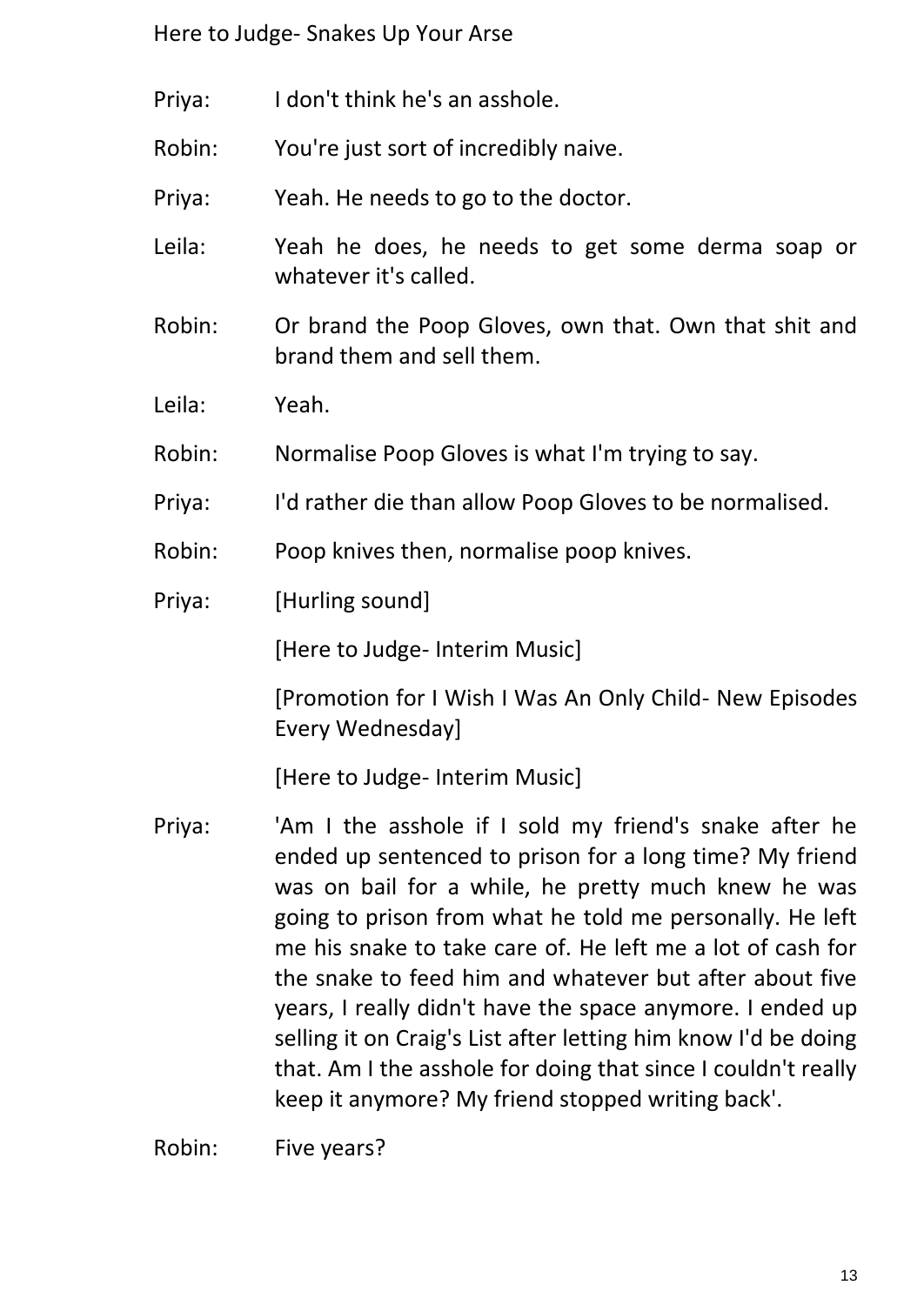- Priya: Five years he kept it. I think selling it is an asshole move. I think finding a good home for it would be reasonable. Right?
- Robin: Yeah. Five years is a long time.
- Priya: Yeah.
- Leila: I don't want a snake.
- Priya: [Laughs] No one is getting you to buy the snake.
- Leila: But also, why did he say yes in the first place? That's like a, do you know what I mean?
- Priya: Yeah if you knew you were going away for a long time.
- Robin: I think if someone asked me to look after their snake I would say yes.
- Priya: Sure.
- Leila: Why?
- Robin: I think, because I think it would be funny. [Laughs] To have a snake for a bit.
- Priya: And then five years in you'd be like, do you know what? The joke was funny for five years.
- Robin: Yeah, yeah, yeah, yeah.
- Priya: But I've reached my limit.
- Leila: No I don't see that as part of your brand Robin, I think it would be quite damaging.

Priya: The snake guy.

- Leila: It's not homely enough do you know? It's not like part of the brand I feel.
- Robin: You don't know me [laughs].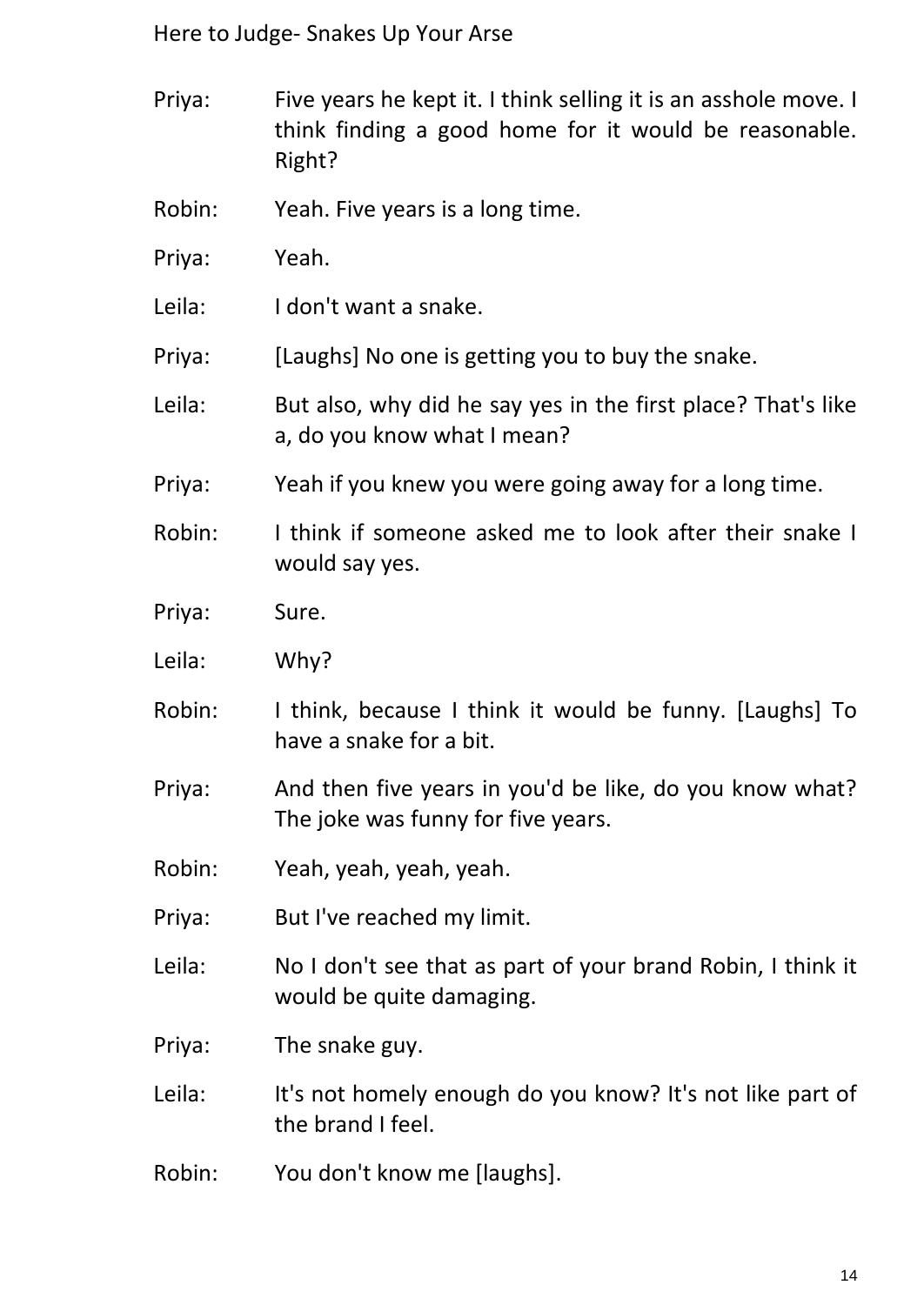- Leila: [Laughs] I'm advising you in a PR sense to not get a snake because I think that it would be damaging.
- Priya: What if he just panned the camera down and it was just tank and tank and tank full of snakes.
- Robin: Just covered in snakes around my guns and stuff [laughs].
- Leila: Uh, I don't like them. It just goes through me. Stop lumbering people with your animals for various reasons! Just like.
- Priya: But he did ask him and the guy did agree and he did give him a bunch of cash to look after him.
- Robin: So did the money run out?
- Priya: He doesn't say. He just says...
- Robin: Because then it's like he took the money and then sold it at a profit.
- Leila: Yeah that's bad, that is bad. He should have just said 'No'.
- Priya: Yeah.
- Leila: But what I would do is if I was selling it on Craig's List or wherever I would send him that money to prison. I'd like get it in a bag and chuck it over the wall or whatever you do.
- Robin: What so he went to prison?! The guy was in prison?
- Priya: Yeah.
- Robin: I completely missed this I'm sorry, I thought he just went away on holiday. Sorry that's really bad.
- Leila: [Laughs]
- Robin: But that's why I was like five years is a long time but you guys were like yeah it probably was compared to the crime he did.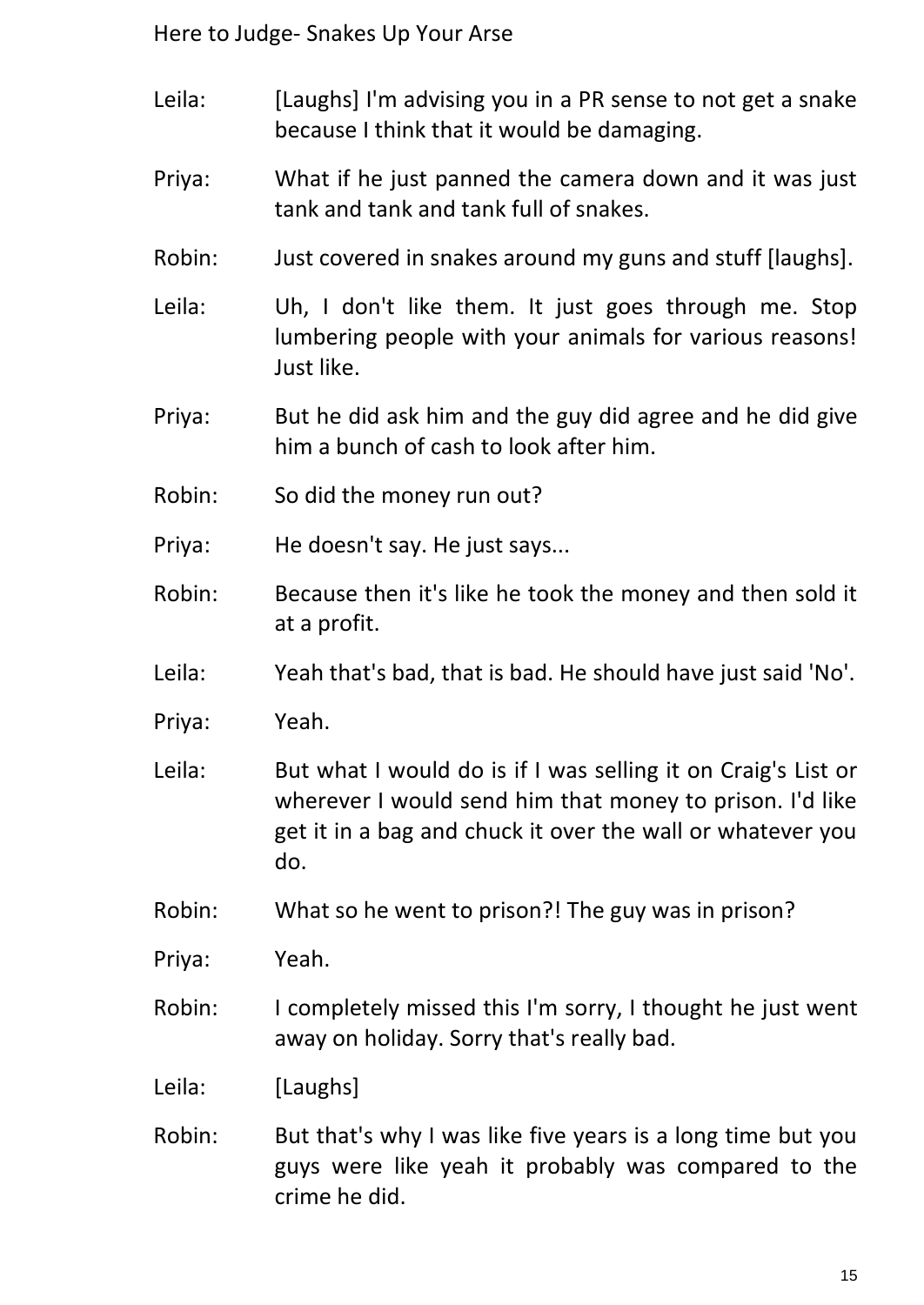Leila: Yeah, yeah, yeah.

Robin: Sorry that's completely my bad.

- Priya: So it says 'He pretty much knew he was going to prison from what he told me personally. He left me a snake to take care of and he left me a lot of cash for the snake to feed him and whatever'.
- Robin: Well of course he went to prison if he owns a snake. Of course.
- Leila: Yeah.
- Robin: This makes so much more sense now. Look I think, I know you think you'd be good in prison Pri, I think I would be very good in prison.
- Priya: Really?
- Robin: I think so.
- Leila: [Laughs hysterically]
- Robin: I think I'm just charming enough to get away with it.
- Leila: Maybe. Maybe you are actually. I don't know.
- Priya: I don't think charming gets you far in prison. You need to be weasely like me. You need to good at hiding and be good at keeping your head down.
- Leila: [Laughs]
- Robin: [Laughs]
- Leila: He should have lobbed the snake over the wall and given it back to him.
- Robin: Yeah.
- Priya: I know you hate all reptilian creatures.
- Leila: Why doesn't he just tell him the snake died?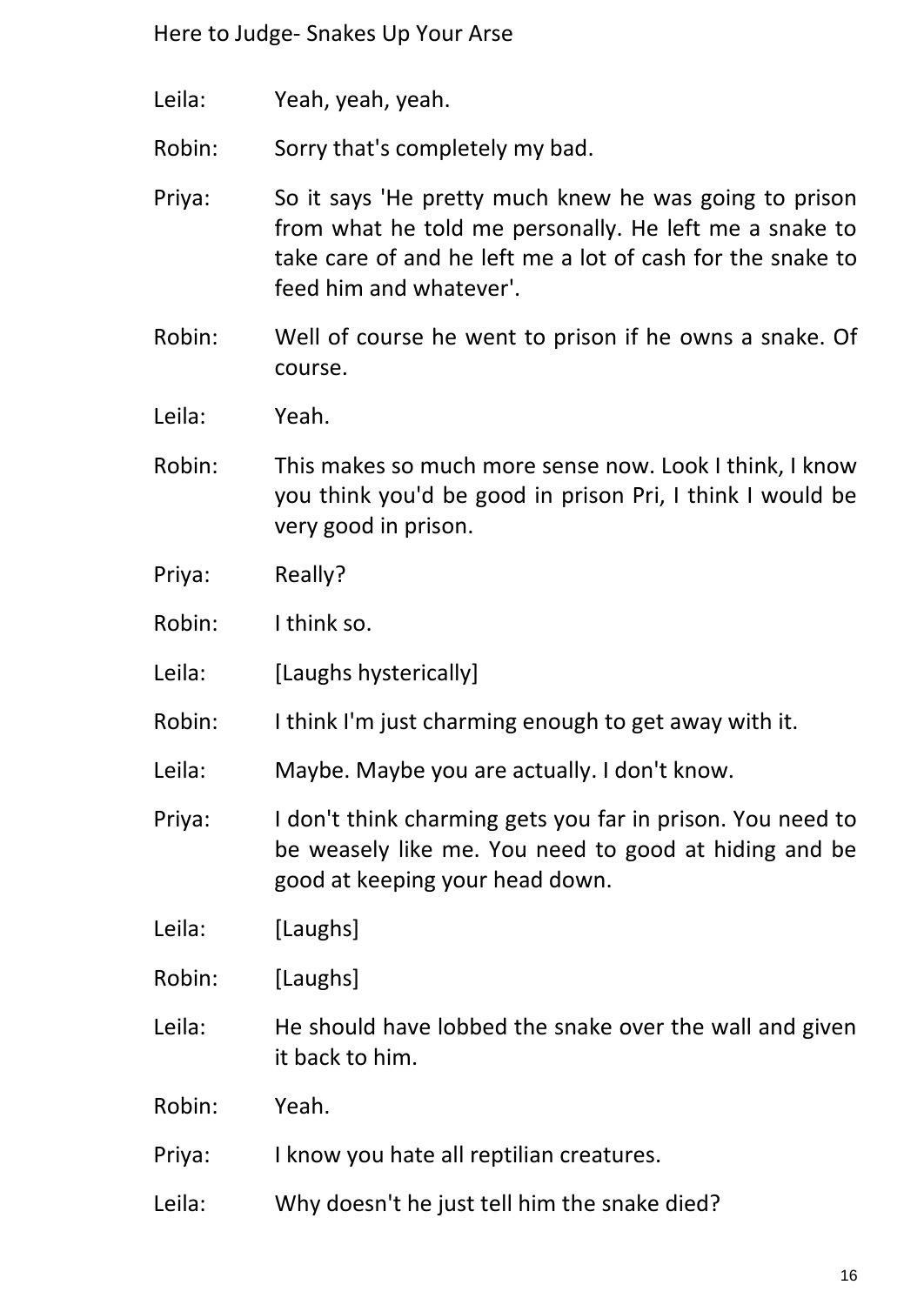- Priya: No! Just give the snake to someone who wants a snake without selling it. Selling it on Craig's List is so dodge, something bad is going to happen to that snake.
- Leila: That snake is going to be in someone's bum before you know it.
- Robin: [Laughs hysterically]
- Priya: It's already there. The minute he sold it, they didn't even wait until they got home, just in the car.
- Leila: [Laughs hysterically]
- Robin: I've never used Craig's List is that?
- Leila: That's the vibe yeah.
- Robin: OK.
- Leila: Yeah very much. You can solicit sex on there which is fine but also like if you're selling anything else then it will probably be used in a sexual way I feel.
- Priya: Yeah.
- Leila: Let's finish this and then we'll talk about it [laughs].
- Robin: So snakes up your ass. I don't think the guy's an asshole, I think he took a snake off his prisoner friend, he took care of it for five years and the guy hasn't got out of prison which suggests it was quite a big crime.
- Leila: Yeah.
- Robin: I would be worried about turning down a favour from a five plus year criminal.
- Leila: Yeah I would have just said 'It's dead sorry' that's what I would have done. I know it's bad to lie but it's just what I would have done.